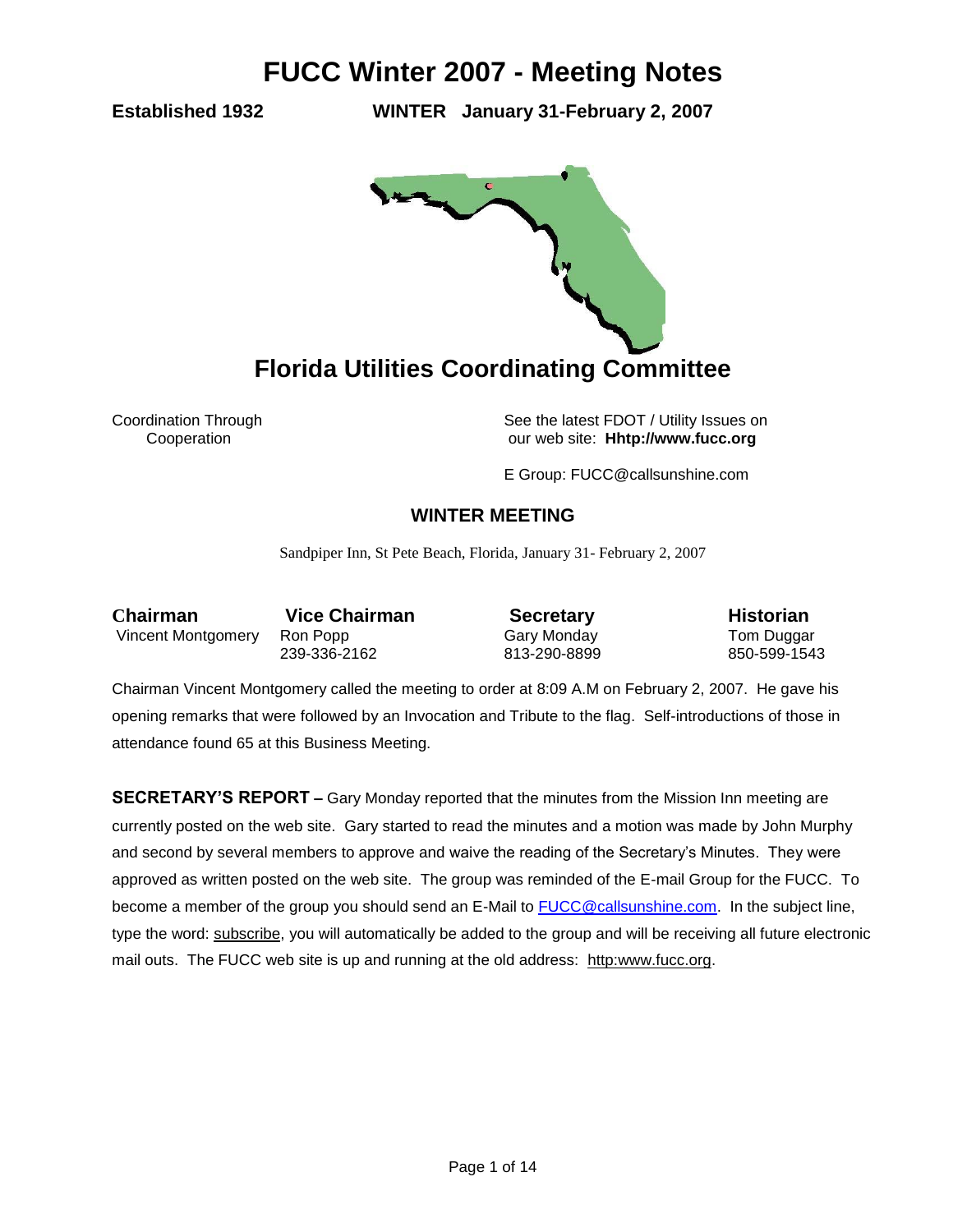### **Historian Report- Tom Duggar**

### **FLORIDA UTILITIES COORDINATING COMMITTEE HISTORIAN'S REPORT FOR FEBRUARY 2, 2007**

### **FIFTY YEARS AGO – February, 1957**

CHAIRMAN – Sam Gray, Florida Power Corp. VICE CHAIRMAN – J. C. Clemens, Florida Power Corp. SECRETARY – J. R. Henderson, Winter Park Telephone Company

NO MINUTES OF MEETING

### **TWENTY-FIVE YEARS AGO: February 5, 1982, Harley Hotel, Orlando, FL.**

ATTENDANCE: TELEPHONE 14, POWER 22, FDOT 11, GAS 4, COUNTIES 6, CATV 1, CITIES 2, ONE CALL CENTER 3, FLA PSC 1, Railroad 1, Consultants 3. A TOTAL OF 68.

CHAIRMAN – TED CARLSON, FLORIDA POWER & LIGHT CO VICE CHAIRMAN – R. P. HALL, PEOPLES GAS SYSTEM SECRETARY – Tom Priest, Sebring Utilities Commission

Members who attended that meeting that are still active in the FUCC are Dennis LaBelle, Rocky DePrimo, Eduardo Garcia, Jim Wright, Walt Childs and Tom Duggar.

Old Business: The Chairman, led a discussion on the charging of permit fees by some Municipals and Counties for right-of-way permits. There is a Bill (House Bill No. 612 ) in the Legislature now, authorizing Polk County to charge fees to occupy Right-of-Ways. It was reported that the Bill was dead in the House. Several Counties are already charging permit fees.

Mr. Ray Afeld, "Call Candy Center", reported on a letter to Fla. D.O.T., concerning the licensing of underground contractors in Florida. Discussion followed on Chapter 489-Florida Statues concerning underground utilities. The Utilities are exempt form the Statues when performing their own underground work.

The Vice-Chairman, introduced the first guest speaker who spoke on the subject of BREAK-A-Way Timber Poles. He presented a Slide presentation on the Market Trends and Facts concerning accidents on the Highway. He also presented alternate methods to eliminate the hazardous obstacles, such as; Reduce the number of poles – Go joint use; Lateral relocation of poles; use of break-a-way poles; slip base steel pole; staggered slot/shim concept of wood poles; and retrofit of wood poles by drilling holes in poles and filling with some type of substance. There is a possible need for further research and development by the various Utilities.

The second speaker, a Resident Engineer of Figg and Muller Engineers, Inc. He spoke on the subject of Segmental Bridge Construction in the Florida Keys (Long Key). This concept was developed in France by Mr., John Muller. He showed a slide presentation on the construction of the concrete segments to form the bridge. Each segment weighs approximately 60 tons. The Keys water line is to be installed inside the inner opening of each segment. Also, provisions are made for the installation of electric and communication lines inside the bridge. The bridge is designed to withstand 200 MPH winds.

Chairman, Ted Carlson, gave a brief dissertation on the Regulations and Procedures governing Quail Hunting.

 $\lambda$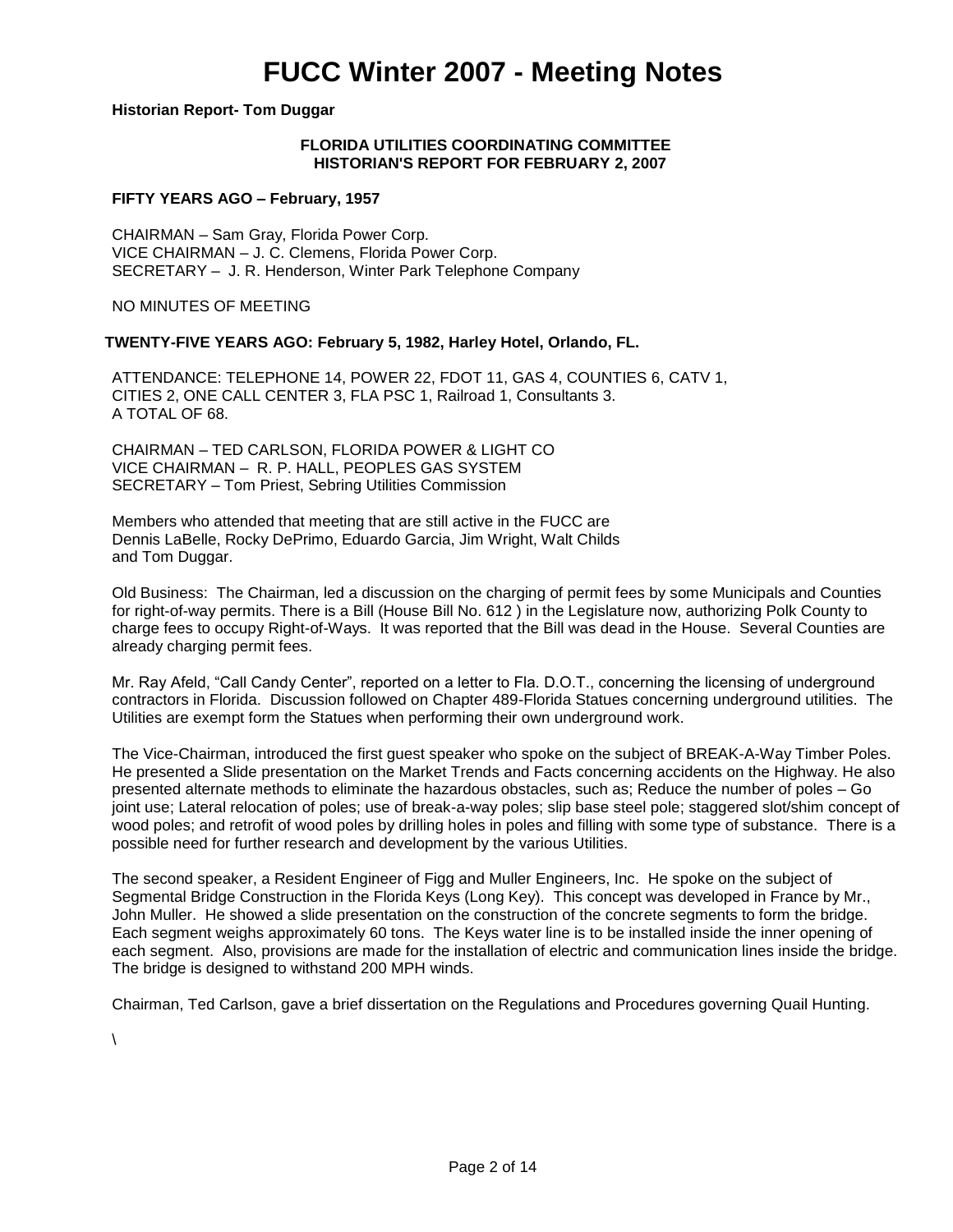| <b>Treasurers Report- Vinnie La Vallette</b> |  |  |  |  |
|----------------------------------------------|--|--|--|--|
|----------------------------------------------|--|--|--|--|

|  | Beginning Balance as of 12/31/06 |  |
|--|----------------------------------|--|
|--|----------------------------------|--|

**Beginning Balance as of 12/31/06** \$ 14,725.88

| <b>Income</b>                           |  |                      |                 |
|-----------------------------------------|--|----------------------|-----------------|
| Pre-Registration (@ \$50 each)          |  | \$<br>4,900.00       |                 |
| On-Site Registration (@ \$60            |  |                      |                 |
| each)                                   |  | \$<br>660.00         |                 |
| Workshop Only (@ \$30 each)             |  | \$<br>120.00         |                 |
| Pre-Registration (@ \$50 each) by check |  | \$<br>0.00           |                 |
| Spouse for Event (@ \$20 each)          |  | \$<br>0.00           |                 |
| Kid(s) for event ( $@$ \$15 each)       |  | \$<br>0.00           |                 |
| Booth Rental (@ \$250 each)             |  | \$<br>250.00         |                 |
| Sponsorship Monies:                     |  | \$<br>6,050.00       |                 |
| <b>FDOT</b>                             |  |                      |                 |
| MacDriller                              |  |                      |                 |
| <b>OUC</b>                              |  |                      |                 |
| Southeastern Surveying & Mapping        |  |                      | \$<br>11,980.00 |
|                                         |  |                      |                 |
| <u>Expenses</u>                         |  |                      |                 |
| Acteva Fees:                            |  | \$<br>450.00         |                 |
| <b>Hotel Fee</b>                        |  | \$<br>4,756.79       |                 |
| Door                                    |  |                      |                 |
| <b>Prizes</b><br>(approximate)          |  | \$<br>180.00<br>3.00 |                 |
| <b>Bank Fees</b>                        |  | \$                   |                 |
| Hospitality                             |  | \$<br>253.20         |                 |
| Hotel Deposit - Key Largo               |  | \$<br>800.00         |                 |
| Hotel Deposit - Howie-in-the-Hills      |  | \$<br>500.00         |                 |
| <b>FedEx Expense</b>                    |  | \$<br>9.52           |                 |
| <b>Meeting Booklet Ads</b>              |  | \$<br>1,800.00       |                 |
| Gratuity                                |  | \$<br>40.00          |                 |
| <b>Meeting Planner Fee</b>              |  | \$<br>1,850.00       |                 |
|                                         |  |                      | \$<br>10,642.51 |
|                                         |  |                      |                 |
|                                         |  |                      |                 |

### **Ending Balance \$ 16,063.37**

Prepared by: Vinnie LaVallette 2/8/2007

It is very important to the FUCC that everyone resister via ACTEVA. Search word is "FUCC." When you reach the site, there will be fours selections. If you have prepaid, please use the appropriate selection, there is No Charge, only the registration. With this electronic registrations, the Committee can plan for the meals and breaks at each meeting. Vinnie also suggested that anyone having trouble with the web site can simply send her a check for registration.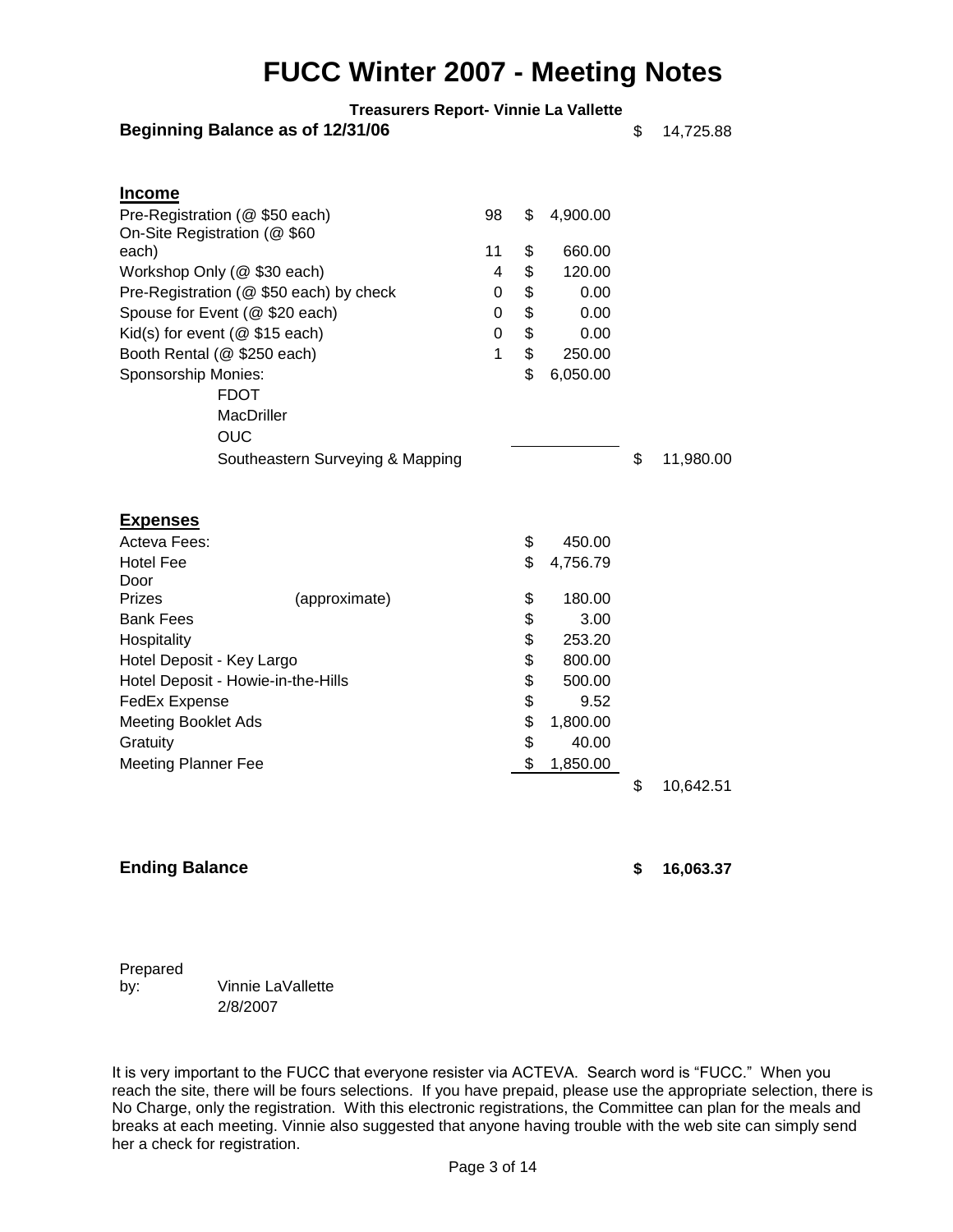### **FLORIDA DEPARTMENT OF TRANSPORTATION DISTRICT REPORTS**

### **District One –** Walter Childs, District Utility Administrator

We continue to have our monthly group meetings in the District. Our steering committee will be meeting within the next 30 days to plan our next District Liaison conference. This meeting will be held sometime within the next three months, probably in the Sarasota Area. If any of you have any good ideas for speakers please let me know as we will be looking for speakers for this meeting. Also, Jerrold Whitt will be serving as our new chairman for the District.

**District Two** – Vince Camp – No Report

#### **District Three** – **–**Bobby Ellis, (Traci Adkison)

Traci mentioned that they are working on the next Liaison conference and details will be forthcoming soon to the membership.

#### **District Four** – Rocky DePrimo, District Utility Administrator

District Four continues to electronically provide a monthly status report of all projects in the production and letting cycle to the utilities within the district. The District encourages the exchange of electronic design files with all utilities.

#### **District Five –** Gary Bass, 386-943-5254

The New District Secretary is Noranne Downs, formally Director of production, and the new District Director of Project Development is George Lovett.

District Five's annual Utility Liaison Conference will be held at the Radison Resort at the Port, Cape Canaveral, Florida. Working on the agenda now, call Jim Ferrell for speakers. Jim Ferrell in Liaison Chairman for 2007. Last years meeting was very successful and we are looking forward to another great year.

### **District Six – No report Given**

### **District Seven** – Sally Prescott

Spring Liaison conference is March 23<sup>rd</sup> at Pebble Creek Country Club in Northeast Tampa. Joint Construction Task Team has been developed that shares mobilization, restoration and other relocation costs. The development of the utility Adjustment Sheet task team will better depict actual field conditions on plans such as actual sizes of pipes, manholes (dimensions) and signal/ sign foundation locations, we also have implemented our quarterly Utility coordination training sessions and held our first session on January 24<sup>th</sup>.

### **TURNPIKE ENTERPRISE DISTRICT** – James G. Kervin, Turnpike Utility Engineer **WINTER 2007 FUCC MEETING FLORIDA'S TURNPIKE ENTERPRISE PROJECT UPDATE**

**FPID 405270-1:** The Turnpike is conducting a PD&E Study for a new road corridor in Citrus County. The road will be an extension of the Suncoast Parkway. The Suncoast Parkway Phase II project will extend the Parkway from US98 in Brooksville north to US19 (Approximately 27 miles). Four possible corridors are being evaluated for impacts. Design will begin in early 2007 on segments of the parkway.

**FPIDs 403497-2, 403497-3, 403498-2 and 403498-3:** These projects extend the Western Beltway (SR 429) from Seidel Road in Orange County to I-4 in Osceola County, a distance of approximately 11 miles. SR429 is a joint project with OOCEA. The entire road is open to traffic with the exception of minor construction activities at the Mainline Toll Plaza north of US 192.

**FPID 406150-1:** This project will widen the Turnpike mainline from 6 to 8 lanes in north Broward County. The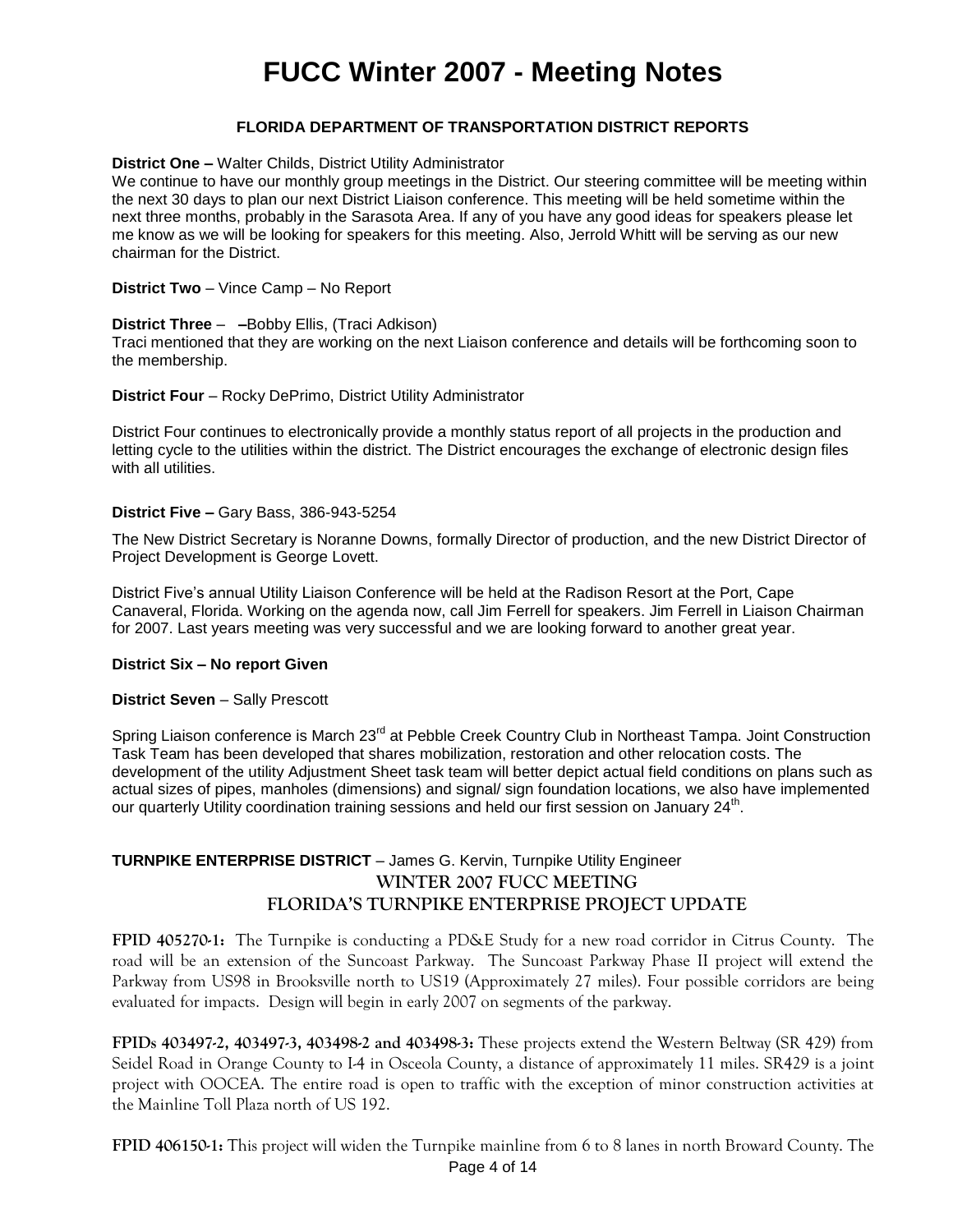project starts just south of Atlantic Boulevard and goes to the Palm Beach County line a distance of roughly 7 miles. Final design is underway. Major utility impacts are expected.

**FPID 406146-1:** This project will widen the Turnpike mainline from 4 to 8 lanes from Beulah Road to SR50 in Orange County. The project is roughly 4 miles in length. Design and utility coordination are underway.

**FPID 406148-1:** This project will widen the Turnpike mainline from 4 to 8 lanes from I-4 to Gotha Road in Orange County. The project is roughly 4 miles in length. Final plans were submitted in January. Letting is scheduled for February 2007. A separate project to widen from Gotha Road to Beulah Road is under Final Design for letting later this year.

**FPIDs 406094-1 and 406097-1:** These projects will widen the Southbound lanes of the Turnpike Mainline from 6 to 8 and 10 lanes in Broward County between Griffin Road and Atlantic Blvd. Approximately twelve miles of the Turnpike will be upgraded. Construction on both projects is underway. There will be extensive utility involvement on both projects. The projects will be constructed in a sequence to allow utilities to relocate their lines. Both projects will take three years to construct.

**FPID 406092-1:** This project will widen the Turnpike Mainline from Atlantic Avenue to the Lantana mainline toll plaza in Palm Beach County from 4 to 6 lanes and ultimately to 8 lanes. Construction is underway and is scheduled for completion in 2008. A separate project to make improvements to the toll facilities at the Atlantic Avenue interchange is also under construction.

**FPID 406095-1 and 406095-4:** These two projects will widen the Turnpike mainline from six to eight lanes from the HEFT to Griffin Road in Broward County, a distance of approximately 6 miles. Ninety percent plans are complete and utility coordination is underway. Plans production is scheduled for completion in early 2007.

**FPID 406090-1:** The existing Mainline Toll Plaza on the Beachline will be upgraded with express lanes and is scheduled to begin construction in March 2007. The project to widen the Beeline Expressway, SR 528, in Orange County from 4 to 6 lanes, a distance of approximately 4 miles, from the Turnpike Interchange to Boggy Creek Road is being designed as a separate project for letting in 2008. The widening from I-4 to the Turnpike will also be designed and constructed at a later date.

**FPID 406091-1:** This project will widen the Turnpike Mainline in Orange County from 4 to 8 lanes from I-4 to SR528, a distance of approximately 6 miles. The project is under construction. Construction will be complete in 2008.

**FPID 406096-1:** This project will widen the HEFT in Dade County from 4 to 8 lanes from SW 117<sup>th</sup> Ave. to Kendall Drive with a reconfiguration of the existing SR 874 Interchange. Fourty-five percent plans are complete and utility coordination is underway. Plans production is scheduled for completion in mid 2009..

**FPID 406112-1:** This project will add a new interchange at Jog Road and the Turnpike in Palm Beach County. The project will relieve crowding at the existing West Palm Beach Interchange at Okeechobee Boulevard. Construction is underway with completion scheduled for mid 2007. This is a Sunpass only interchange.

**FPID 406104-1 and 415905-1:** This project will add a new interchange at NW 74<sup>th</sup> Street and the HEFT in Miami-Dade County and include additional toll plaza lanes with SunPass Express Lanes at the existing Okeechobee Mainline Plaza. This project has just started construction this month.

**FPID 411237-1:** This project will add a new interchange on the Turnpike at Kissimmee Park Road in Osceola County. The interchange will give residents in the St. Cloud area better access to the Turnpike. Construction is complete, and the ramps are open for traffic. This is a Sunpass only interchange.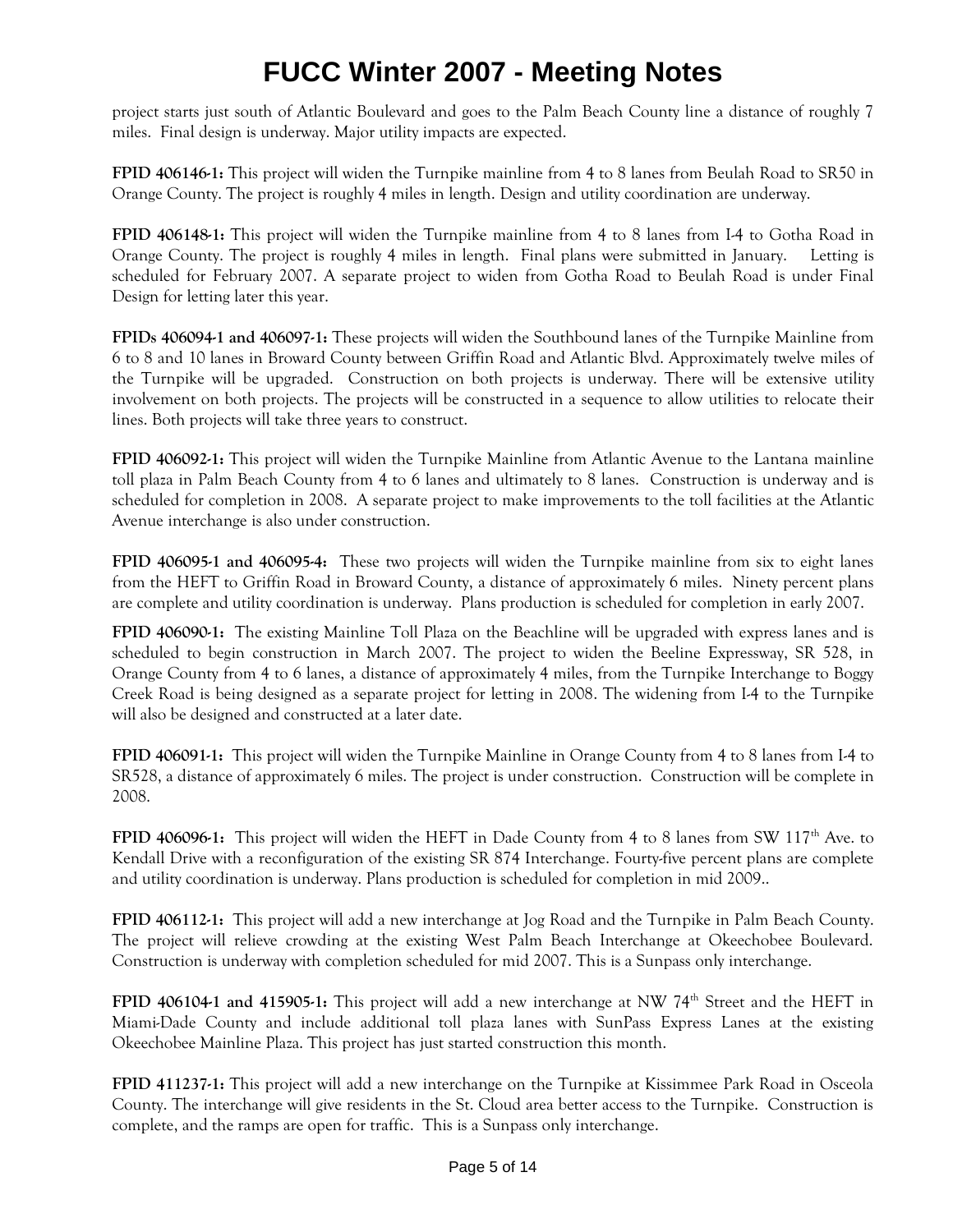**FPID 415462-2:** This project will relocate the existing Golden Glades Toll Plaza in Dade County, north to the Miami Gardens Drive overpass. Utility Coordination is under way and sixty percent plans are under review. Project calls for a late 2007 plans production.

**FPIDs 418976-1, 418977-1 and 418978-1:** The construction of Canal Protection Systems for canals within Turnpike LAROW in Dade, Palm Beach and St. Lucie County's is underway. The systems will include standard guardrail and cable type systems.

**FPID 406147-1 and 406151-1:** These are Design/Build projects to widen the Sawgrass Expressway from 4 to 6 lanes between Atlantic Blvd and the Turnpike. Construction is underway with a completion schedule of late 2007.

**FPID 420289-1 and 420289-6:** These are Design/Build projects to convert the existing Toll Plazas at Sunrise and Deerfield on the Sawgrass Expressway to Express lanes. Construction is underway and is scheduled for completion in mid 2009.

James G. Kervin, Turnpike Utility Engineer Lawrence R. Hayduk, Turnpike Utility Manager Rodney Little, Turnpike Utility Coordinator Vince Krepps, Construction Utility Coordinator Nick Vitani, Utility Project Coordinator Lee Davis, Sr. Program Assistant

### **CENTRAL OFFICE (C/O) Gordon Wheeler**

During the FUCC Business meeting on Friday, Feb 2, 2007, the following statements were made: 1) FDOT is going to contract a consultant to reorganize the Utility Accommodation Manual (UAM). There will not be changes to the regulations, the task is to make the UAM easier to use. As part of the contract, the consultant will conduct a survey of the users to identify their concerns and suggestions to make the UAM easier to use. Please participate in the survey if you are selected. 2) The UAM is scheduled to go to the rulemaking process on or around Friday, Feb 9, 2007.

Gordon Wheeler, PE Assistant State Utilities Engineer District 2 Area Design Engineer Florida DOT, Roadway Design Office 605 Suwannee St., Mail Stop 32 Tallahassee, FL 32399-0450 Voice: 850-414-4366 Fax: 850-414-5261

### **SUNSHINE STATE ONE CALL CENTER** Mark Sweet

### Sunshine State One-Call of Florida, Inc. Report to the Florida Utilities Coordinating Committee *February 2, 2007*

Call center operating statistics for the seven month period of June 2006 through December 2006:

- Incoming ticket volume was down 4% from last year with 1.1 million tickets received.
- Outbound ticket volume was down 2% with 7.8 million tickets transmitted to member operators.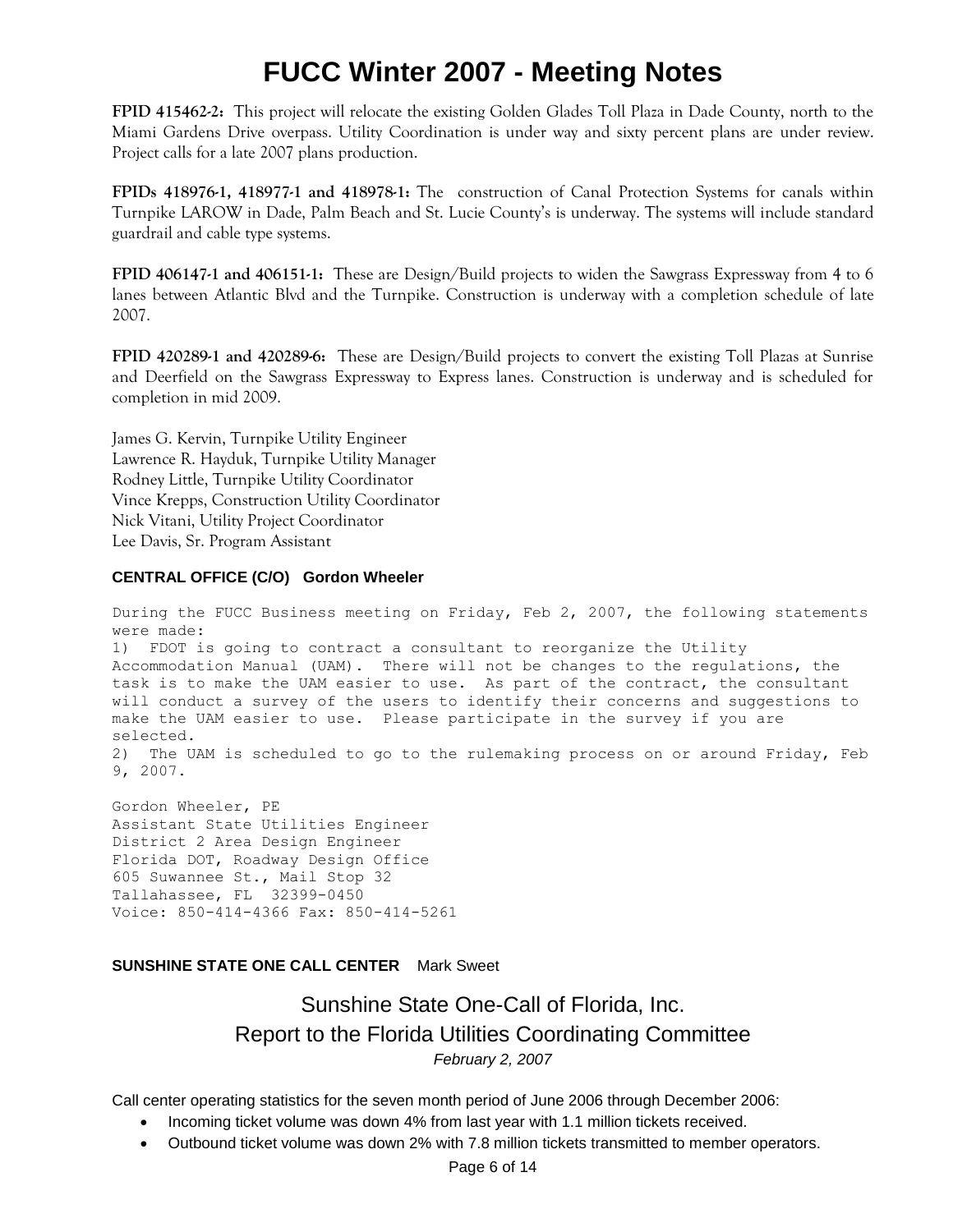- The call center's average answer speed was 16 seconds.
- 60% of all incoming notices were received over the internet and 40% over the telephone.
- SSOCOF membership stands at 762 primary members and 236 associate members.

The implementation of 811, the new national Call Before You Dig three digit dial code, is moving ahead in Florida. SSOCOF has accepted the terms for provision of 811 service filed with the FPSC by BellSouth and Verizon. Final negotiations are pending with Embarq. SSOCOF estimates its total cost to implement 811 in Florida at approximately \$200,000 and is hopeful that 811 will be operational for all callers in Florida by the FCC deadline of April 13, 2007. SSOCOF extends a special thank you to BrightHouse Networks for its early implementation of 811 for all of its subscribers at no charge.

SSOCOF has filed its *No-Facility Zone Feasibility Study* with the Florida Legislature. One of the amendments to Chapter 556, the *Underground Facility Damage Prevention & Safety Act*, F.S., approved during the 2006 Florida Legislative session required SSOCOF to study the feasibility of the establishment or recognition of zones for the purpose of allowing excavation within such zones without notice to the system: (1) in areas within which no underground facilities are located; (2) where permanent markings, permit and mapping systems and structural protection for underwater crossing are required or in place; and (3) for previously marked utilities on construction of one or two family dwellings where the contractor remains in custody and control of the building site for the duration of the building permit. SSOCOF concluded its study with the recommendation that no action be taken now or in the future by the Florida Legislature to amend Chapter 556, the *Underground Facility Damage Prevention and Safety Act*, to provide for the establishment or recognition of zones for the purpose of allowing excavation within such zones to be undertaken without notice to the system as now required by the act.

With respect to the 2007 Florida Legislative Session, SSOCOF is seeking an amendment to Chapter 556, the *Underground Facility Damage Prevention and Safety Act,* to maintain the confidentiality of its members' proprietary business information that may be entered into the SSOCOF IRTH Net Member Ticket Management System or reported to the national CGA Damage Information Reporting Tool (DIRT) program.

SSOCOF has approved a new ticket definition to include excavation work to be performed on an area of undeveloped land of up to one (1) square mile. SSOCOF will revise its Excavation Guide and the January 2007 edition to include the following ticket definitions. (see paragraph 4 for the new definition).

SSOCOF Excavation Guide, January 2007, pages 24-25 Locate Ticket Parameters

- 1. A locate ticket is valid for 30 calendar days. Day one begins the day after the ticket is requested. When a job lasts longer than 30 days, a new ticket is necessary. Avoid working on an expired ticket by requesting a new ticket two full business days before the current ticket expires. Remember, the business day after you request the ticket is day one. When requesting the new ticket, reference the previous ticket number so the information can be easily accessed.
- 2. One locate ticket may cover a total linear distance of up to one mile on any single street including the right-of-way and contiguous parallel easements, and up to 150 feet in either direction along crossing streets identified in the ticket.
- 3. One locate ticket may cover up to five individual addresses when work is done on individual properties rather than in the easement or right-of-way.
- 4. One locate ticket may cover an area of undeveloped land of no more than one square mile, provided that the boundaries of the undeveloped land area where the work is to be performed are described on the ticket. This ticket may also include work to be performed on any single street or right-of-way (as described in paragraph 2 above) bordering the area of undeveloped land. Work to be performed on any additional bordering street or right-of-way will require a separate ticket.

SSOCOF is entering into an alliance with the U.S Occupational Health & Safety Administration (OSHA). The purpose of the alliance will be to cooperate in educating excavators in Florida on both the federal worker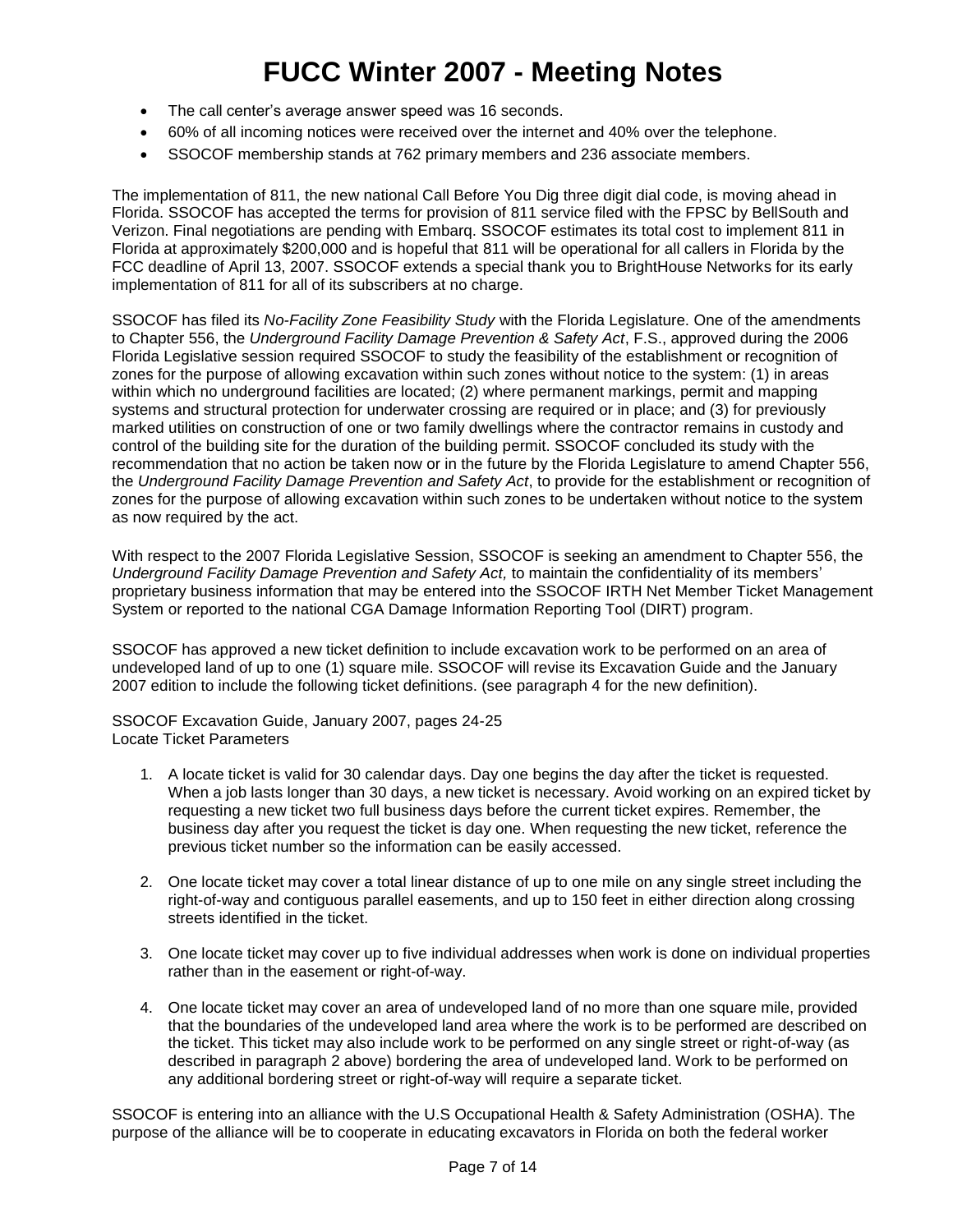safety requirements for trenching excavation and the State of Florida requirements of Chapter 556 to: (1) call before you dig; (2) wait the required time; (3) respect the marks; and (4) dig safely.

SSOCOF is entering into a Regional Partnership with the Common Ground Alliance (CGA). The CGA is a nonprofit organization dedicated the promotion of shared responsibility and implementation of the "best practices" in damage prevention. As a CGA Regional Partner, SSOCOF will be required to include all damage prevention stakeholders (excavators, underground facility owners, the public, etc.) in its meetings (as it does presently) and to promote the CGA's best practices. SSOCOF will hold its first CGA Regional Partnership meeting on Wednesday, March 7, 2007 in conjunction with the CGA Expo at the Caribe Royale Hotel in Orlando, FL. For more information on the CGA, visit their website at: www.commongroundalliance.com

SSOCOF has issued two Requests For Proposals (RFP's) from qualified technical vendors for development of a new Damage Prevention Management System and a Chapter 556 Enforcement Management System. Additional information for both RFP's is posted on SSOCOF's website at: www.callsunshine.com

Respectfully Submitted,

Mark Sweet Executive Director

### **FUCC MEETING PRESENTATION**

### **FUCC- "How we got to where we are today ! " Dennis La Belle**

Dennis presented a historic view of the past proceedings of the FUCC that provided much information to the new membership.

### **INTEREST GROUP REPORTS**

**JOINT USE – Roni McClinton- Chair**

FUCC Joint Use Meeting 2/1/07 Tradewinds Resort, St Pete Beach, Fl. 19 Attendees

- 1) Fall Presentation:
	- a. Don Anthony with Brighthouse, and others (TBD), will do a presentation during the Fall Meeting on the joint project going on in St Pete between Brighthouse, Verizon & Progress Energy.
- 2) Gordon Wheeler with FDOT stated that the FDOT 30 day removal notices are being looked at for changes.
- 3) Steve Nunnery with FDOT requested that the Joint Use agreements be reviewed and updated. The FDOT has been refused attachment permission recently due to clearance issues and other utilities.
- 4) Pole transfers have become a major issue due to the overturn of personnel in recent years. Joint Use attendees will bring in a list of contacts for their company for pole attachments. The list will be compiled and shared with the group to help update contact information at each company.
- 5) NJUNS Attendees would like a presentation on NJUNS by a current user to better understand the benefits/downfalls of the system.
- 6) Pole Hardening Attendees would like to know what the plans of the Power Companies are so they can start planning for the changes. Some are concerned that the changes may force other utilities into an underground situation due to increased spans, concrete poles, etc…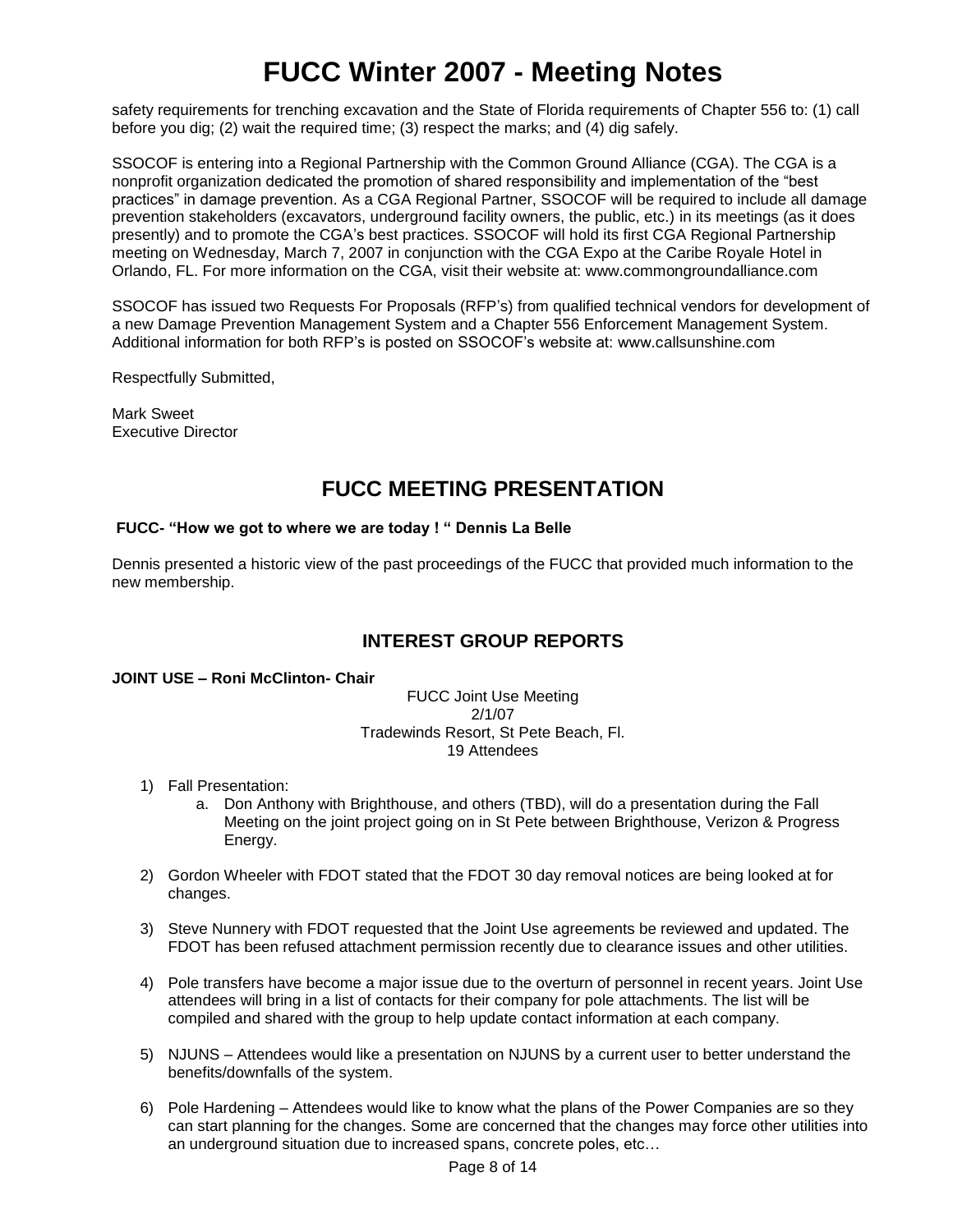### **POWER INTEREST GROUP: Tameka Holton, Chair Power Interest Meeting Minutes February 1, 2007 27 in attendance**

- I. Update on hardening Efforts
	- A. FPL System
		- 1. Pole setting depth is 5' deeper
		- 2. Different pole class size changes
		- 3. Wind Loading Tools used- design for wind speeds of 150 mph
		- 4. Use of more concrete spun poles
		- 5. Using storm guys
	- B. Other Utilities

No defined hardening guidelines at this time. Hardening of facilities are not required at this time so other facilities are building to the local area standards.

- II. FAA Permits/Reimbursable Rights
	- 1. At this time relocation jobs done by other facilities have not been reimbursed
	- 2. FAA has a "No Notice Required Policy" meaning they do not have to give notice when there is a potential utility conflict with FAA regulations.
	- 3. Tools used to determine possible conflicts: Glide Slope calculations, Aeronautical Maps- shows utility facilities located within the airport
- III. Utility Company/Policy for Covering OH Primary Lines for construction
	- A. FPL, Progress Energy, SECO, and OUC do not cover OH lines

 1. These utility companies do not cover because this gives crew false sense of security.

- 2. These utilities also do not cover due to liability reasons.
- B. TECO Does Cover OH Primary Lines- Relocation jobs only
	- 1. Covers when asked by FDOT, contractor, subcontractor
	- 2. Requires 48 hours notice
	- 3. Sometimes TECO crew will assist
- C. Clay Electric covers OH Primary
	- 1. Requires 48 hrs notice
	- 2. Clay crews sometimes assist, set poles, and spread conductor
- IV. Annual Education Seminar Presentation
	- A. Possible Topics for discussion
		- 1. Mast Arm Design & Installation
		- 2. FPL Hardening Guidelines
		- 3. FAA Permits
		- 4. Low Profile Drilling
- V. Possible Presenters
	- 1. Signal Technologies
	- 2. GBF
	- 3. FPL Representative from the hardening
	- 4. Spencer Barnes- OUC splicing
- VI. Power Interest Chair Position
	- 1. Darlene Calendar from SECO has volunteered
	- 2. T.K. Christie from Progress Energy has volunteered
	- 3. A vote will be taken at the next FUCC conference.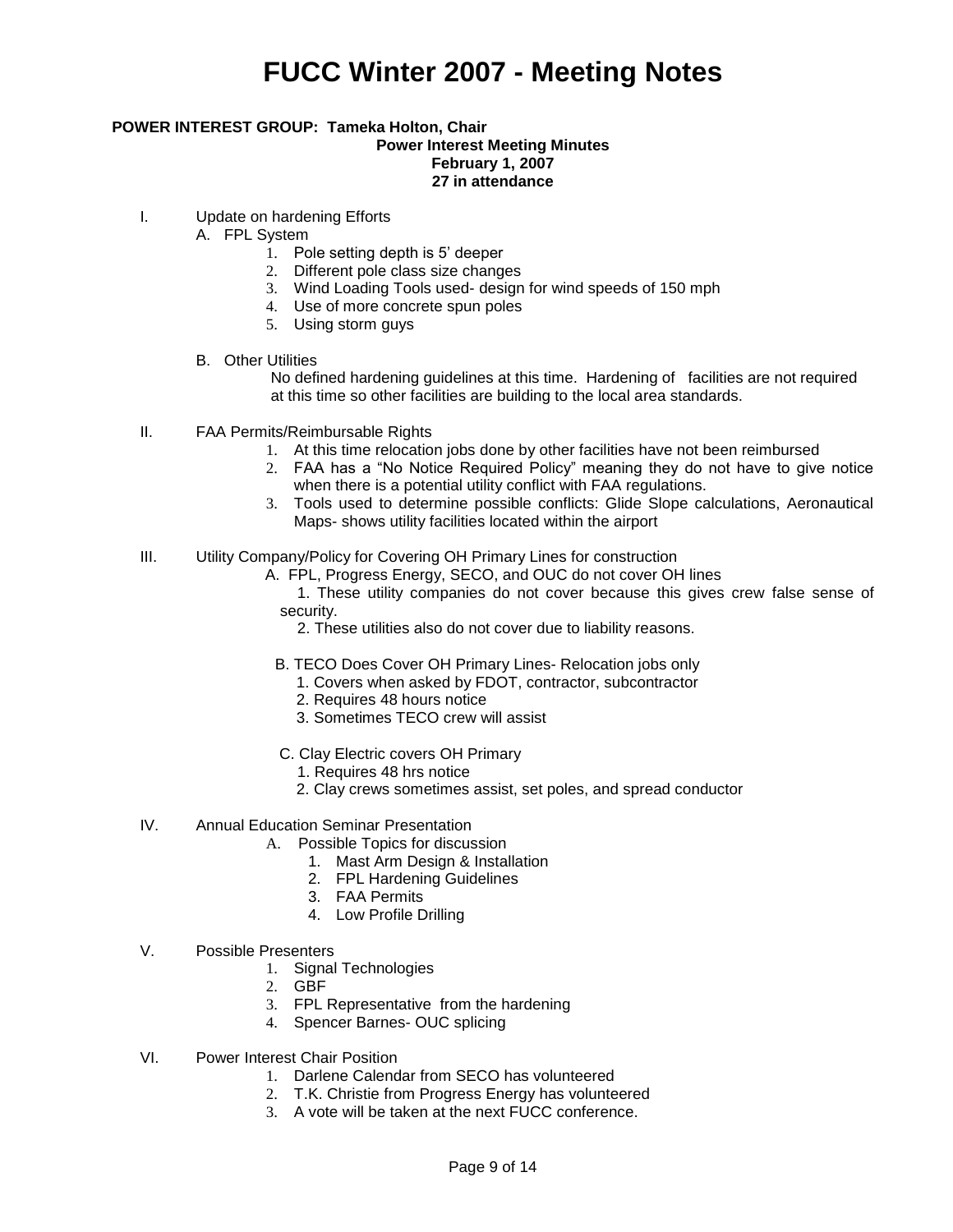### **TELECOMMUNICATIONS: Henry Bowlin, Chair**

The following are the minutes of the Telecommunications Group Meeting:

We had 28 in attendance representing Telecommunications, Florida Department of Transportation, Consulting Engineers, and Electric Companies. John Murphy, Gai Consultants, Inc. provided and overview of the process Pole owners should follow when preparing a FDOT work schedule, relocating poles with joint users attached. These same procedures should be used for conduit owners with joint users/facilities when relocating/replacing the conduit. Also, the FDOT utility coordinator should have a list of all the joint users and coordinate their dependent activities with the other joint users.

The latest Florida Public Service Commissions rule changes for Pole Inspections and Electric Plant Hardening were discussed. All of the Telecommunication providers are waiting to see the Power Companies plans and the impact on providing services.

The group discussed the annual educational seminar presentation that we will be presenting. Providing the volunteers and the materials come together, we will have a fiber optic cable splicing demonstration; a presentation on fiber optic cable in the telecommunications industry; fiber optic cable in the cable TV industry; fiber optic cable role in traffic control and emergency information.

Should you have any questions or need additional information, please let me know.

*Henry Bowlin* Process Specialist II EMBARQ-FLORIDA Voice: 407-889-6066 | Wireless: 407-402-1013 | Fax: 407-889-1595 Email: henry.bowlin@embarq.com 555 Lake Border Drive, Apopka, Florida 32703 Mailstop: FLAPKA0241-2191

### **UNDERGROUND: M. Muller, Chair**

### **F.U.C.C. WINTER MEETING - UNDERGROUND INTEREST GROUP**

February 1, 2007

### **Meeting Minutes:**

- **1.)** Discussion about coordination with designers on FDOT Road Projects
	- a. Early notification by utilizing the locate ticket for that purpose
	- b. During surveying share as-built information to get as much information to surveyors to help them know what facilities are in the area.
- **2.)** Discussion about bridge widening issues
	- a. Sit down with Bridge Designers to review pile locations, amount of area needed to driving propose piles.
	- b. Bridge painting projects over body of water –UAOs & Department need to review anchoring of Painter's barge
	- c. Discussed methods of isolation of a system and requesting a time sensitive windows for reconnections
- **3.)** Discussion on Joint data base of Underground utilities
	- a. Pilot program underwaytwo other districts
	- b. To follow up with progress of program
- **4.)** Mark Sweet gave Update from One Call
	- a. Damage Prevention
	- b. 811 activation information
	- c. earth net software
- **5.)** 31 was in attendance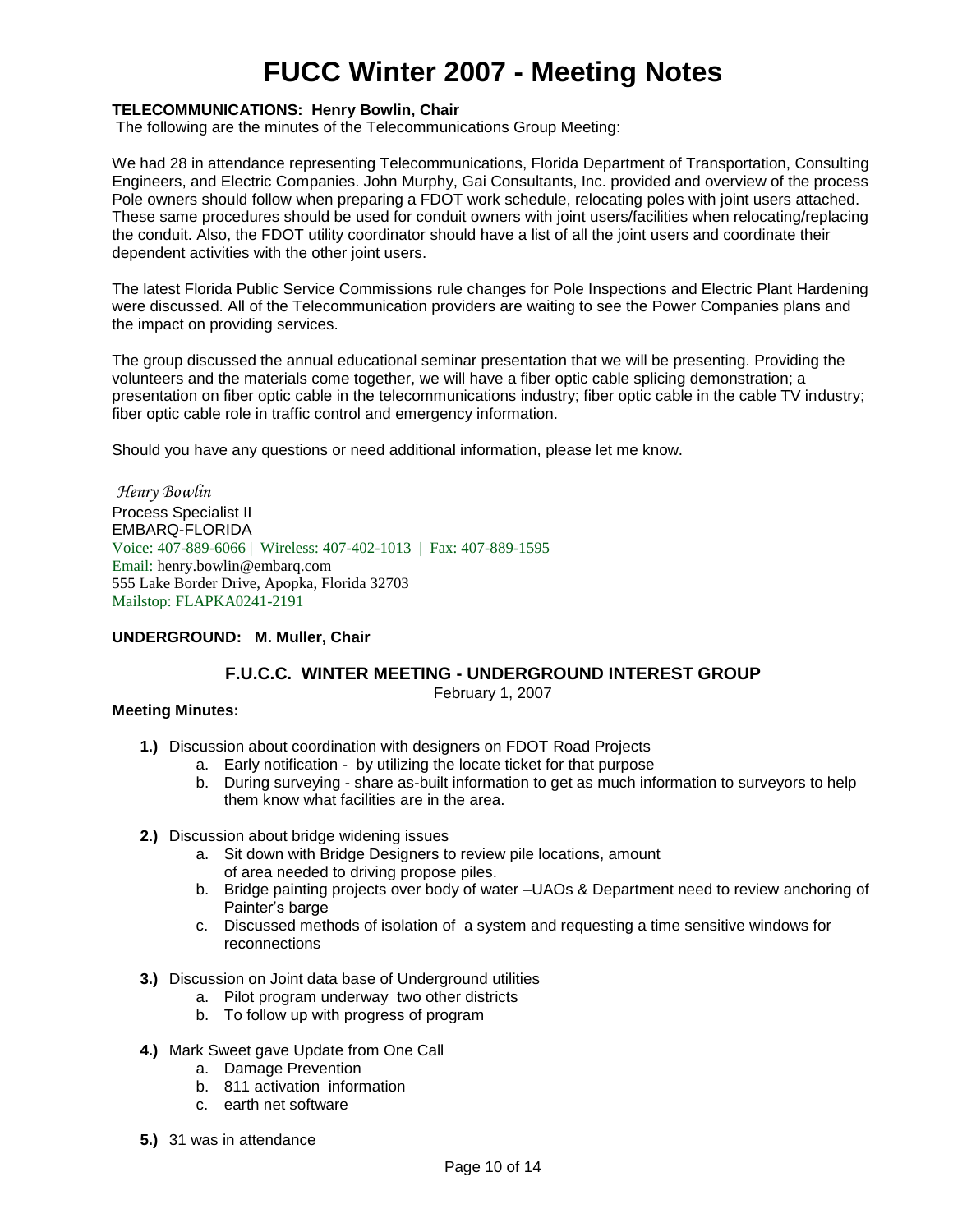#### **UAM COMMITTEE- James Lormann, Chair**

Committee:

Please review the attached e mail received from Tom Bane, FDOT, referencing the Proposed Changes to the UAM to be submitted for rules changes. Return any comments or corrections to me by February 12, 2007, so I can forward to Tom prior to his sending to rules on February 14, 2007. If I do not receive any comments or corrections, I will assume The Proposed Changes are acceptable.

**James R. Lormann** Real Estate Manager III **Embarq Corporation Voice:** 407.889.1313 **Cell:** 407.221.1167 **Fax:** 407.889.1636 **Email:** [james.r.lormann@embarq.com](mailto:james.r.lormann@embarq.com) 555 Lake Border Drive, Apopka, Fl 32703 **Mailstop:** FLAPKA0305-3005

*Jim,* 

*The 8th bullet about the paragraph on the utility work schedule should have further said that the paragraph would be removed. I stated this in my presentation at the FUCC meeting.*

*Thomas R. Bane P.E. Florida Department of Transportation State Utilities Engineer Work (850) 414-4379 Fax (850) 414-5261*

*Thomas R Bane/CO/FDOT* To 02/06/2007 11:01 AM james.r.lormann@embarq.com

cc David O'Hagan/CO/FDOT@FDOT, Ananth Prasad/CO/FDOT@FDOT, Gordon Wheeler/CO/FDOT@FDOT

Subject FUCC comments on proposed changes in UAM

 *Mr. James Lormann Florida Utilities Coordinating Committee Subcommittee Chair for the UAM 555 Lake Border Drive Apopka, Florida 32703*

 *Subject: FUCC comments on proposed changes in UAM*

 *Dear Mr. Lormann:*

*The Department has reviewed all your concerns and hope that our responses resolves all outstanding issues as we prepare to go to rule making. You will find that we have made changes that deliver the results both the FUCC and FDOT desires.*

 *· In Section 8.4, First Paragraph, Second Sentence: we will add "it may wish to include," as you indicated.*

 *· In the Specification 102-1 we will add the following note at the end of the specification "Note: The Utility will construct and maintain detours, and provide pavement markings when called for in the Traffic Control Plan or when necessary to provide safe and expeditious movement of traffic."*

 *· Section 557-2.1 will be removed. Please note that notification is now covered in the Spec. book in Section 7-1.1*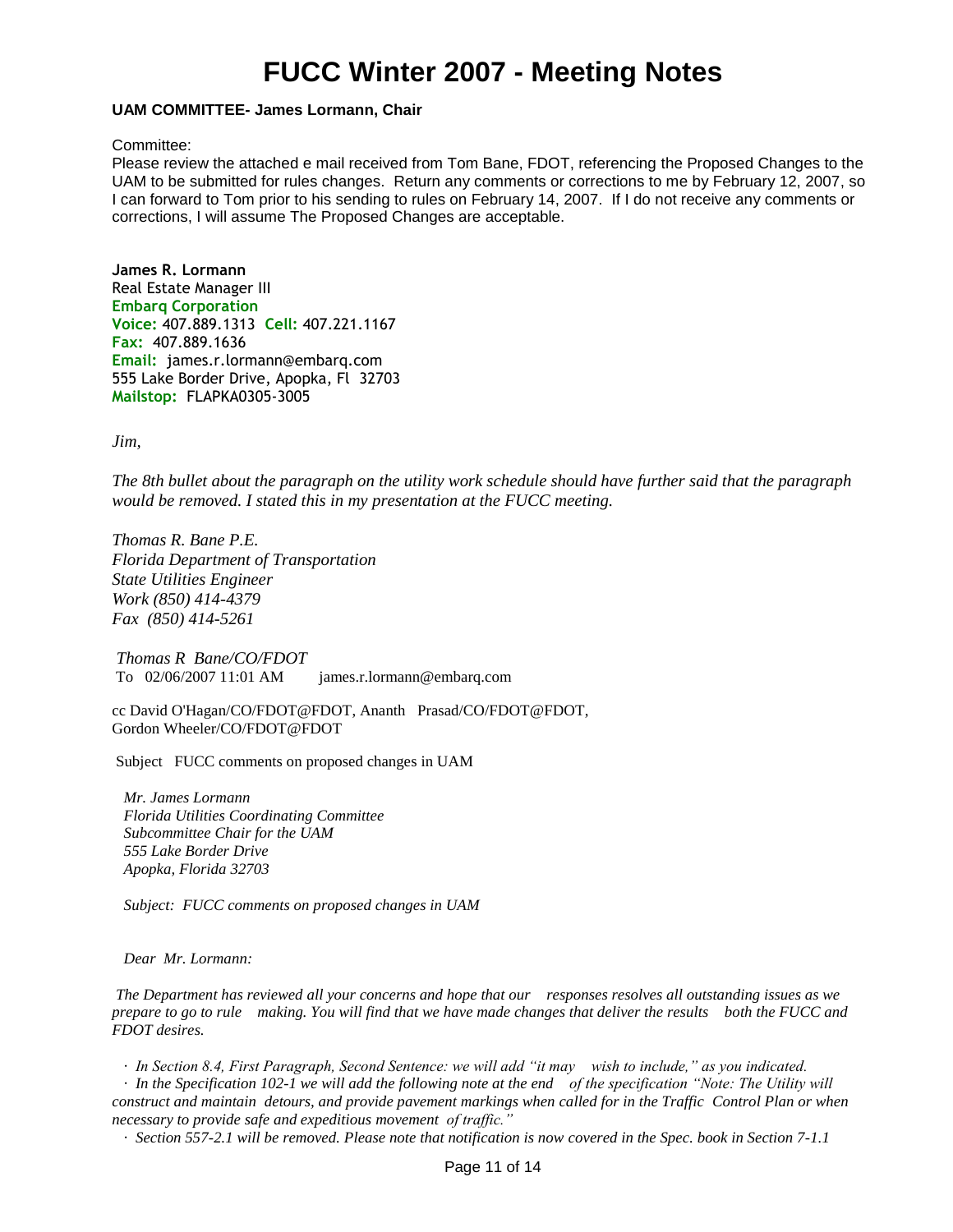*paragraph 10.)*

 *· The revision note on Index 700 will be changed to "Should the provisions of this Index conflict with any other section of the UAM, the provisions of this Index will be superseded by the requirements found within the other sections of the UAM."*

 *· Index 600, Sheet 11 of 11, has been posted on the Utilities website.*

 *· Index 613, Sheet 1 of 2 will retain references that signs may be*

 *omitted (for short duration work with other specified caveats).*

 *· On Index 515, sheet 2 of 6, "crocking" will changed to "crossing".*

 *· On the Utility Work Schedule the paragraph which reads "In accordance*

 *with Rule 14-46.001 Utility Accommodation Manual and the Utility Permit, for any excavation, construction, maintenance, or support activities performed by or on the behalf of the FDOT, within its R/W, the Permittee*

 *may be required by the FDOT or its agents to perform the following activities with respect to a Permittee's facilities; physically expose or direct the exposure of underground facilities, provide any necessary support to facilities and/or cover aerial facilities as deemed necessary."*

 *There are only two issues that could not be fully accommodated. One was revising the note on Index 307 requiring water supply lines in storm drain structures be submitted to the Florida Department of Environmental Protection (FDEP) Administrator For Drinking Water in Tallahassee. This requirement is for tracking purposes. The suggested revision would not achieve this; therefore, no change will be made. The other issue was the suggestion to limit revision notes by using the latest indexes even if they have not been "officially" adopted. Presently, due to the different time for updating our various manuals, the best method for incorporating indexes into the UAM is the present system. Improvements in this area will be worked on in the future.*

*Thomas R. Bane P.E. Florida Department of Transportation State Utilities Engineer Work (850) 414-4379 Fax (850) 414-5261*

### **NOTES from the FDOT FORM.**

Gary Bass reinforced that page two on the Utility Work Schedules must be project specific. Don't contradict existing UAM and FDOT guidelines, be more job specific with all special conditions, examples given were , Storm restorations, splicing of cables, departmental approval to proceed dates, among others. Gary felt that the utilities should be able to use this special condition section to their advantage and not be redundant of existing procedures and rules that are already in place.

### **SUBCOMMITTEE REPORTS**

### **STEERING COMMITTEE Ron Popp- Chair**

Ron Popp conducted the Steering Committee Meeting; there were 16 present at the meeting. The following topics were discussed at this meeting.

- 1. The Committee will review FUCC By Laws dated May 8, 1998 and bring any changes to the body for approval.
- 2. Website update needed (colors, agenda's, committees, membership update), GAI will look into this matter, Vinnie Lavellette will get with John at GAI to combine the contact lists of new members.
- 3. Sub Committees also will be asked to provide topic information at our meetings. Each Sub Committee should come up with one presentation per year to be presented to the body at the meeting.
- 4. Meeting agenda's should be sent to John Murphy and copied to Dennis Labelle.
- 5. FUCC sponsorship already has over \$20,000. in commitments to the FUCC for this year, new Emertis for 2007 are Brighthouse and Embarq.
- 6. All hotel contracts for future FUCC meetings have been signed for 2007 and are in place.
- 7. The Steering Committee will present the landscape guidelines within the DOT R/W to the general body for recommendation to approve at the general meeting.
- 8. Need more meeting rooms or time allocation for all the sub committees to meet at conference, referred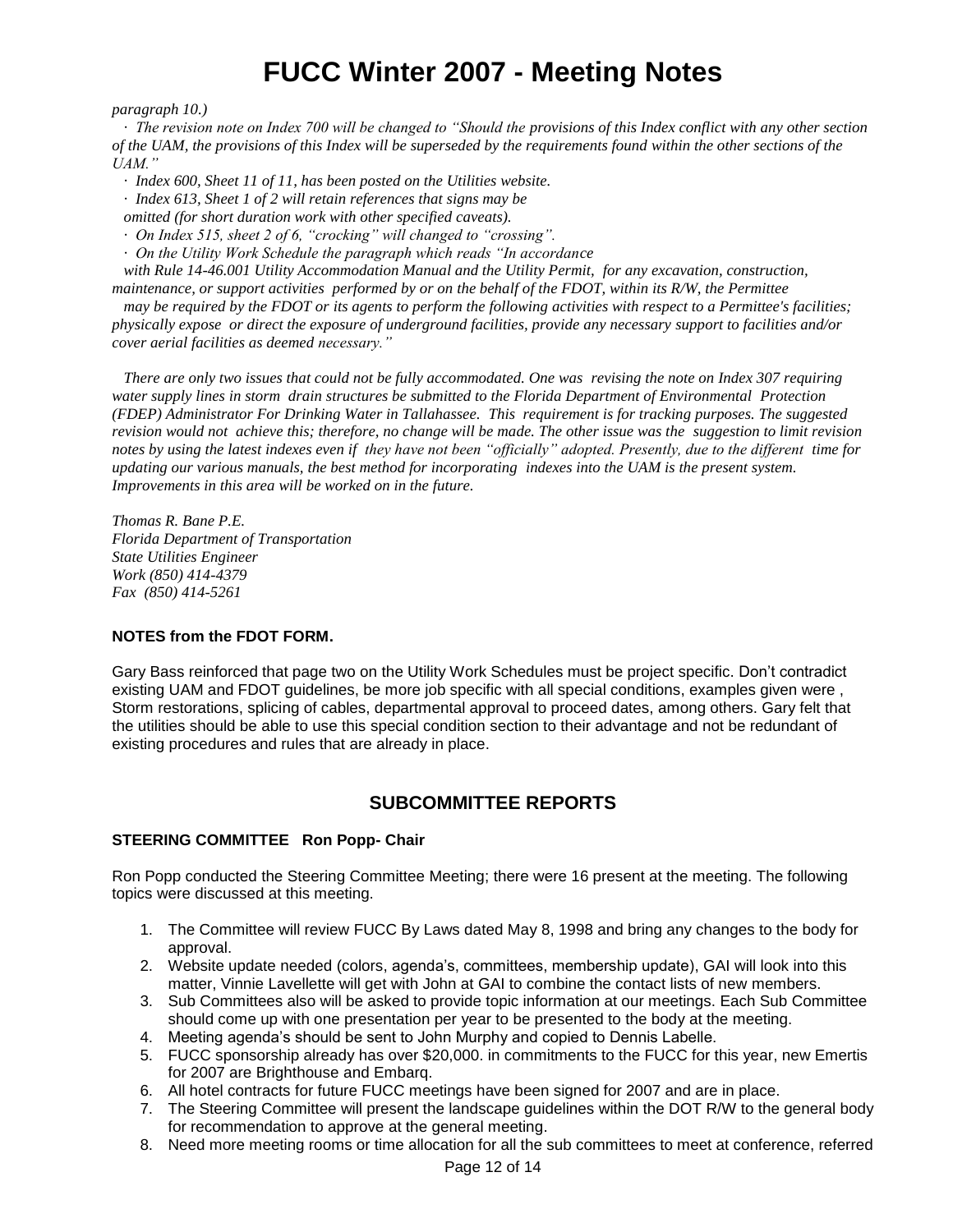to Dennis Labelle.

### **E-BUSINESS / WEB PAGE**

Discussion was present on this topic at the Steering Committee meeting (Please refer to steering committee notes)

### **MEMBERSHIP** John Pugh –Chair

No Report

### **CONFERENCE PLANNING** Dennis Labelle –Chair

Dennis asked that to be copied two months prior to meetings to get all agenda's on web site for all meetings, and to make sure we have satisfied all sub committee's with time slots at conference.

Our next workshop will be on Safety Zones, along with an Ed Garcia presentation and also a presentation from The Kenton Group. Dennis said first module of Utility Coordination Certificate Program coming out and should be out by our August Meeting in Marco Island. All conferences have been set for this year and Dennis mentioned the additional allocation reimbursement costs from the FDOT has helped in his booking of hotels.

### **BANQUET COMMITTEE – Marilyn Pineau - Chair**

Marco Island will be our 75<sup>th</sup> anniversary Banquet. The committee met and has assigned various areas dealing with theme, entertainment, program booklets and collection of items... Reports are to be made back to the Chairman at the May Meeting in order to finalize the August Event.

### **AWARD COMMITTEE- John Murphy Chair**

More details to come at next meeting. Just a reminder, all past recipients of FUCC Awards are members of this committee.

### **Strategic Planning Sub Committee- Jan Ash- Chair**

Strategic Planning Subcommittee Minutes from FUCC Meeting 2/1/07

Jan opened meeting at 8:10AM with 21 in attendance………

Jan discussed the last two telecommunicating calls made within last two months and asked how the people liked it. All said they liked the telecommuting and asked that it continue.

Jan passed out our goals……,

- 1. Develop Five year plan for FUCC
- 2. Submit Plan to the Steering Committee of the FUCC for approval
- 3. Seek FUCC direction and Focus to commit to the plan
- 4. Look at new and innovative ideas to create new membership, speakers, meeting agendas.

Jan passed out a handout at the meeting and reviewed the handout…

Discussed items included

- 1. Develope Plan
- 2. Submit to Steering Committee a five year plan
- 3. Vote at Steering committee to present plan to membership

Mark Sweet from SSOC asked that the FUCC consider his organization as a key component in their next by laws review….This would bring more awareness to the FUCC by emphasizing on the SSOC protection issue.

Web site needs updating....

- 1. Need agendas for upcoming meeting on website early
- 2. Can the Web site be used to pass on Strategic Subcommittee information to members?

We need to recognize that there is a changing environment and people need to know…. THE GOALS AND